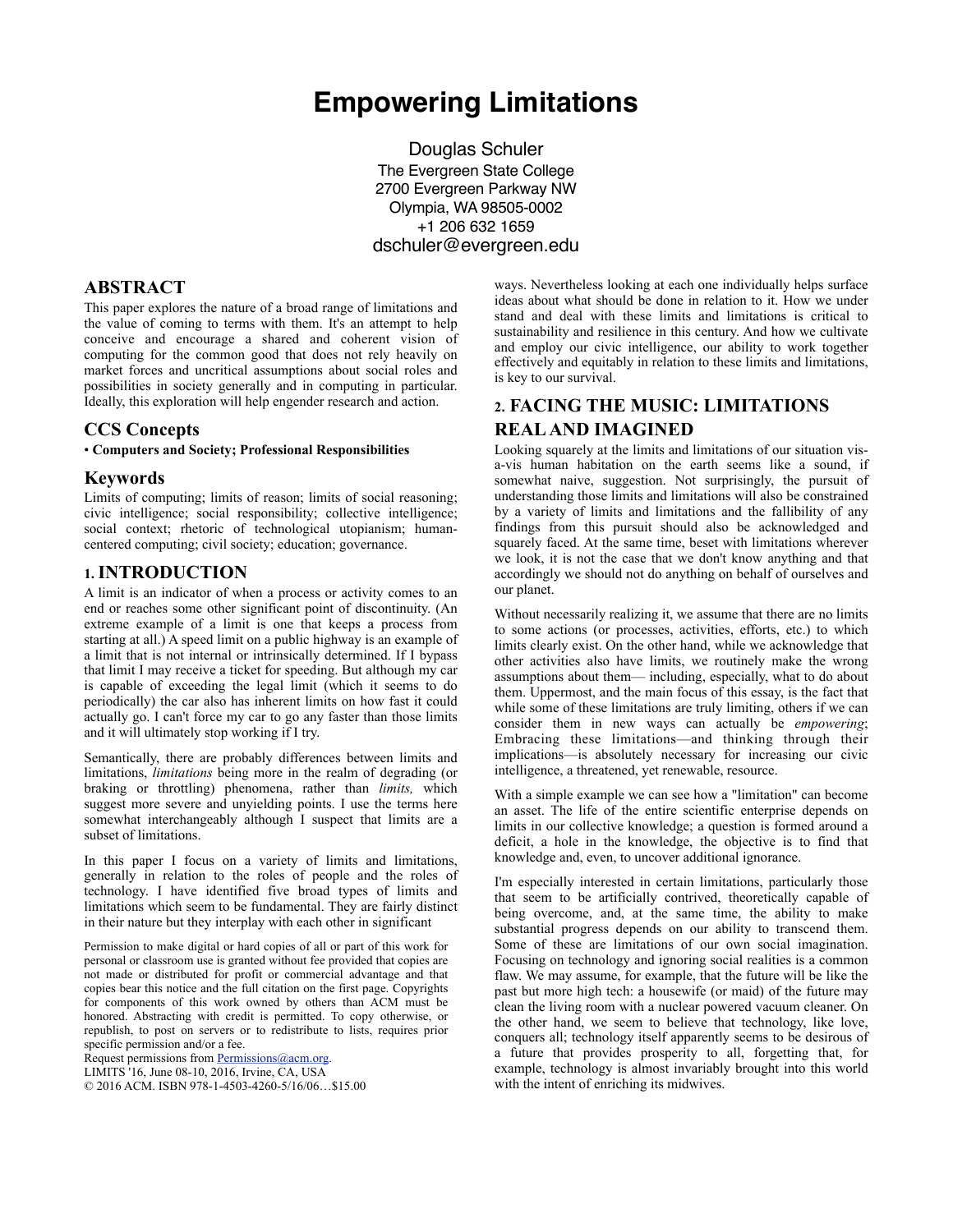The initial probes have revealed five pertinent types of limits and limitations. Each of the types can be characterized by the nature of the limitation (physical laws, ecological factors, psychological or social forces, etc. etc.), its implications for the future—including the possibilities and imperatives for social action—, and what could or should actually be done in relation to the limitation. Needless to say the examples don't constitute the whole of the limitations, nor is it always clear which limitation category some things should get shoved into, nor to what degree these limitations can really be thought of separately.

### **2.1 Inherent Limitations**

These include limitations that mother nature has imposed on us. We can rail against them but ultimately it is respect that they deserve because they will have the last word. They include the carrying capacities and resilience of natural systems, as well as conditions that could trigger dramatic, unwelcome climate changes. The value of acknowledging and recognizing inherent limitations means increasing the possibility that humankind doesn't kill itself or otherwise make life a living hell for the earth's inhabitants. (There are other inherent limitations that don't seem to be as relevant... the energy that we receive from the sun in a given year, conservation of energy, the speed of light, etc.)

#### **2.2 Social Limitations**

These are limitations that are part of us individually, the ways in which humans interact, and the systems (such as financial systems or national armed services) that we have established to run our affairs. This is a huge category and it includes the countless ways in which we conduct our affairs flawfully. It also includes the interactions between these at the meta-level; for example economic inequality can promote political instability which can promote war and migration which can promote environmental degradation and climate change and on and on. These are the limitations as they currently *exist* but are not well understood or appreciated. The value of looking into these is that there may be ways to recognize the problems they introduce and to reduce their impact if not avoid them completely.

#### **2.3 Myths and Other Social Beliefs**

These are the limitations on our thinking that have been more-orless imposed on us explicitly and implicitly by other people, our cultures, mass media, etc. These are the limitations that correspond to representations or *versions* of rules or other forces that exist and are presumed to be unchangeable. They are often unchallenged or unchallengeable. The value of uncovering misleading social beliefs allows us to criticize them and allow us to take projects that don't abide by their more constraints more seriously. Many of these social beliefs form conceptual barriers that limit our thinking and acting. These include, for example, the idea that computers in the service of instrumental reason can (will!) solve our problems, that we must focus on growth, that research, science, and technology can—and will necessarily—lead to better living for all. There is also a common assumption that computing use is not embedded within powerful social, economic, and political systems that largely determine what happens. Ideologies that rest entirely on a single abstraction such as "freedom" the free market, or even "God's will" also provide significant impediments to our social imagination.

### **2.4 Disempowering Artificial Limitations**

Although it may be the case that this limitation is a subset of the category above, it is useful to highlight this category that specifically addresses the boundaries that seem to be placed on individual and collective efficacy and imagination. I suspect that it is this limitation that should be given particular attention as it

specifically focuses on *action*, not just *realization* of limitation but the commitment to doing something about it. The value of identifying and understanding these disempowering limitations helps us to develop approaches for transcending them. Examples include some of the ways that people rationalize their nonengagement with public affairs by saying, for example, that the situation is hopeless or that they're powerless. Other limitations are not based on self-deception include structural characteristics such as bureaucratic dysfunctionality and norms that restrict interdisciplinary cooperation and discourage action in the public sphere.

### **2.5 Unregulated Social Imbalances**

This is a limitation that paradoxically exists because some forces and institutions are not limited or regulated. These are limitations on social progress that are generally both the cause and effect of vast inequality. It seems that the "freedom" of some people and institutions is the major source of unfreedom for vast numbers of people. It also tends to distort the intellectual sphere for conversations about resources, etc. In a recent study, for example, 62 families have been shown to have the equivalent net worth as the total of all the people worldwide in the poorer half, over 3.7 billion world citizens. In the political realm, to use the United States as an example, the climate denying Koch brothers are planning to spend nearly 900 million dollars to influence the 2016 national elections, a sum that is larger than the sum that will be spent by either of the two major political parties. The value of putting limits on some things that have no apparent limits is in helping to prevent undue control over people and resources such as the amount of money a person can put in an election; the amount of electronic surveillance that can be done; the amount of control over market segments in search engines, online sales, or journalism.

### **3. CHALLENGING OUR LIMITS**

In the face of these seemingly unlimited limits, which of these limits are the most important ones to appreciate and explore? Recognizing the hard limits—especially the ones that are imposed by nature are absolutely critical and they need to be central in formulating ideas for moving forward. In this essay, however, I'm particularly interested in identifying the limits that are more-orless self-imposed that keep our species from making the progress that it needs to make.

# **3.1 Inherent Limitations: Mother Nature Takes a Hard Line**

The first category of "limits" is revealed when we look at the tight network of global ecological factors. While the limit to carbon emission that humans could produce is not infinite, it's certainly much higher than it is now. We probably have the technological capacity to double our production of CO2 if the market "demanded" it. But if, as many of us believe, we need to forestall runaway climate change, we need to respect the "limits" that are the results of the complex interplay of life and other processes. In the best case, this response would be that supported by our values and self-imposed on ourselves much like a voluntary speed limit. The more we understand these limits, the better our chances become for respecting them, and not destroying the environment upon which we all depend.

# **3.2 Social Limitations: Imperfect Humans and the Tangled Webs We Weave**

We know—or should know— that human brains are finite. But, of course, the problems with brains are not solely related to their limited capacity. Our brains are filled with wrong-headed ideas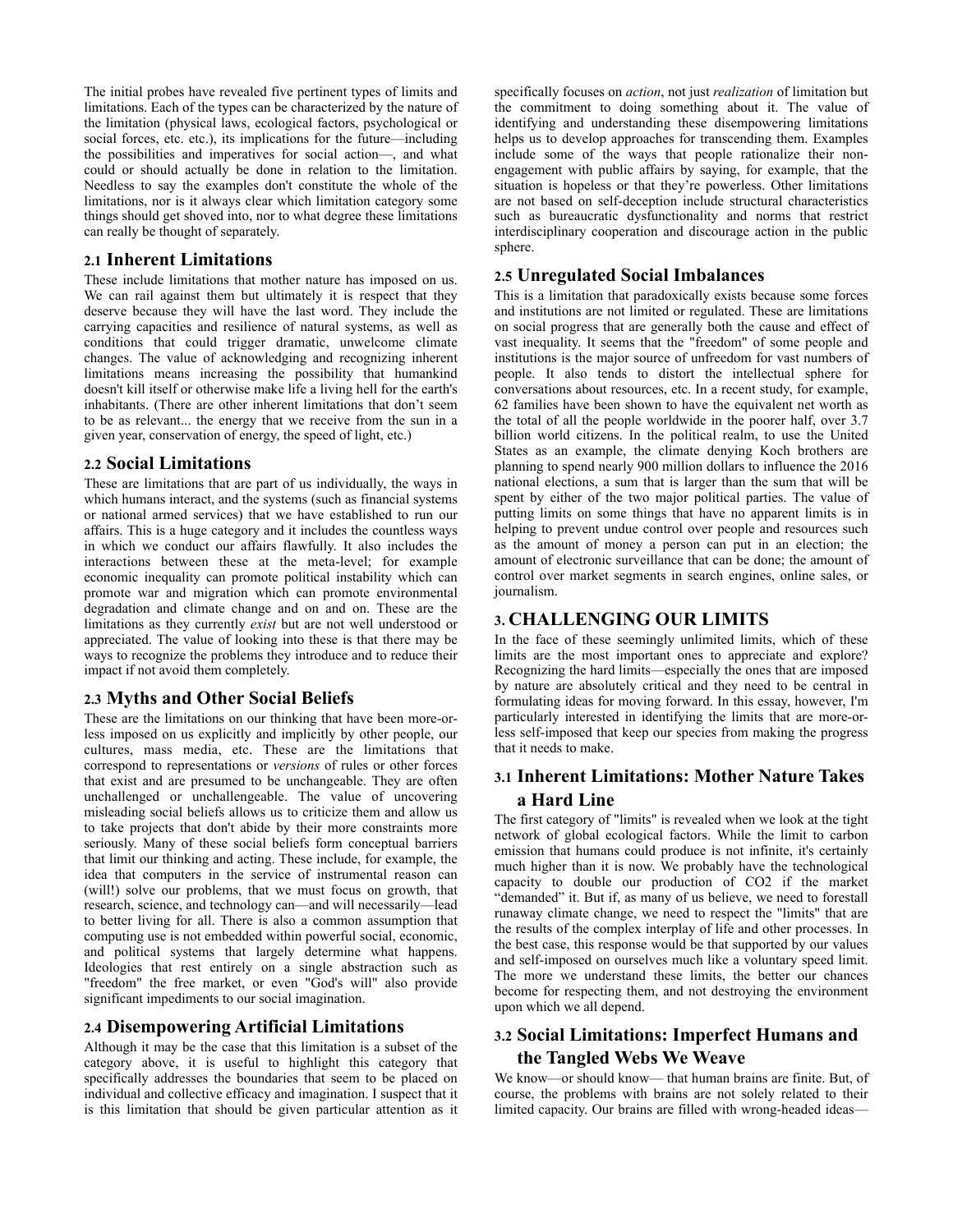including thinking that we (individually and collectively) are smarter than we actually are. But being "smarter" is not the answer either—especially if being smarter means being able to solve mathematical problems faster than other people and nothing else. If the "problem" to be solved—the goal to be reached—is how to destroy the enemy, extricate the most ore from the earth, create a convenient society (for some), or accrue the most profit from business or financial sleight of algorithmic hand, the disadvantages that arise from their "solutions" are likely to turn into problems for the rest of us. If Stalin or other historic despots had been "smarter" (or had access to the appropriate "big data") the world would presumably be in a different place today.

The brains that are housed in individual human heads have limits —although it's unclear what they are, how much diversity there is, and how we'd ever be able to find a measure for it (let alone what mischief we might do with it). To me it's enough to know that nobody does—or ever could—know everything. It also seems clear that everybody could probably know *more*—if knowing *more* were the main issue anyway. The important thing is what we *do* with the knowledge we have—including why we do what we do and the impact that our thoughts and actions have.

Regardless of the characteristics of individual brains, nothing of significance (if anything at all) is achieved totally individually. At the core of our knowledge are words that we individually did not invent, processes that we use (such as mathematics) that we did not invent, using ideas, objects, images, etc. that were created by multitudes of thinkers—not by the individual thinking alone, whether in a garret, a bar, or a cave. And, as with individual brains, the ways we form complex ensembles of artifacts, debates and conversations, decisions, knowledge, actions from the interactions among our various brains when we communicate are compromised by biases, emotions, false beliefs, incomplete knowledge and so many other problems that it's actually surprising that anything gets done at all. In fact merely listing the names of the flaws in human reasoning, both individually and collectively, occupies pages and pages in Wikipedia. But it's not these flaws that necessarily foretell the future; it's what we do with them and about them that matters. Workers need to understand the tools they have at their disposal.

Individually—and with each other—we reason imperfectly and with imperfect information. But things are worse than that. Granted that the intelligence of our individual as well as collective "brains" are flawed, the tight coupling of the systems (Helbing 2013) we've established we can enable the actions in one location to now have unforeseen effects with abrupt severity in a seemingly random location. This shows up in financial systems where devaluation of a currency in one country causes economic turmoil thousands of miles away, but also in environmental systems under stress, of say, climate change. When coupled with the limitation of available time to learn about, adapt to new realities, or prevent serious outcomes, the expectancy of our doing the "right" thing has to be lowered and our risks, both local and global increase. How long can we push problems into the future, assuming (without actually saying it) that we'll have the answers (and the will) to react appropriately? Presumably a better understanding of the risks—at the very least—as well as the necessity of building resiliency and respecting those limits, is absolutely required as we move forward.

# **3.3 Myths and Other Social Beliefs: Spoken and Unspoken Limitations**

There are many myths and other bits of unquestioned conventional wisdom invisibly limiting our potential. Some of these take form in print and in conversation while some seem to

be operating tacitly; like things will ultimately work out fine . This may be true—although there is lots of evidence to the contrary and "ultimately" is a long and imprecise time.

There are (still) some that believe that our leaders (or government) will save us. After all, it's their job! There is also the flip side, another version of wishful thinking that claims we don't need the government at all. The truth lies somewhere in between. Government is an absolute requirement but it too is limited. It *can't* address our problems without us and—if we can take any lesson from history at all—it won't address our problems satisfactorily without active engagement of people outside of government. Other myths abound, generally with "simple" solutions: the myth of self-reliance—individuals can take of themselves with no aid from outside; the "free market" left to "its" own devices (similar to the Internet *wanting* to be the Internet) will take care of everything that needs taking of; and that nature has unlimited resilience.

Some believe that computers will save us. But, computing by itself, will not be able to "solve" the wide range of significant social and environmental problems that we face. While most people, including computer scientists and other professionals, would agree with that statement, the de facto social inertia implicitly suggests that it will. On the other hand, if our intent was to destroy the world, we'd definitely want to enlist the help of computers if we were to achieve our aim with any efficiency.

Computers aren't infallible so it's premature to proclaim that our own brains are useless. In the meantime, large numbers of people are getting the message that their own brain is unnecessary. And computers are being used to project the intent (generally for more money or power) of the people who are shaping the communication infrastructure of the future. Unfortunately these limitations are insufficiently challenged, a limitation in itself which is described below.

# **3.4 Disempowering Artificial Limitations: Limitations that Just Ain't So**

There is general, tacit agreement that people are powerless—or should be. At any rate, they aren't capable of much in the way of enlightened collective action or, for that matter, self-governance. Unfortunately this feeling is often shared by the people themselves. Also unfortunately there is some truth to it. But the social change that is needed won't occur without some basic consent from the people. In fact, it might not occur at all if the main impetus for the change is not coming from the people. Overcoming this limitation is critical and it is possible to do so. But it will take considerable effort.

Unfortunately there seems to be a generally unspoken bias against people who are seeking some sort of social change. Perhaps there is an implication that if someone hadn't already noticed the problem or if they're not actively campaigning against the problem they're complicit. I don't know if this is a basic human trait or something that's encouraged by the media, or culture generally (or both). Some people that begrudge the fact that others are actively pursuing change seem to operating on the assumption that the right state will *emerge* (somehow) without effort. Maybe the change will take place as an unintended consequence of the billions of human interactions that happen every day by people who are not consciously trying to effect change? But not everybody received that memo... There are zillions of people who are actually *trying* to effect change— but it's not necessarily the change we'd like to see. Fortunately there are ways out of this problem... At least theoretically.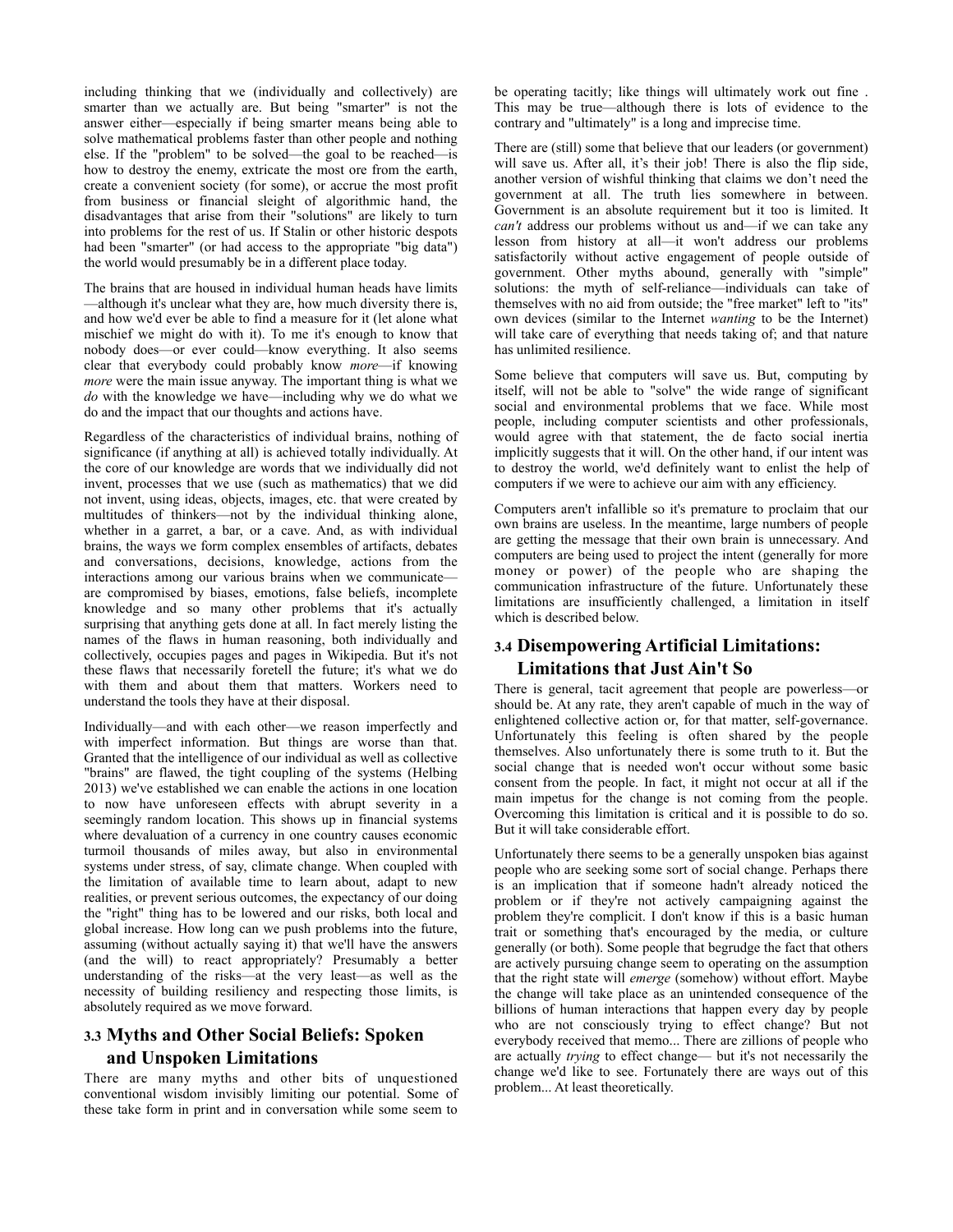The urgency of the challenges we face highlights the need to transcend these limitations. The immensity of the need is not generally appreciated, nor the importance of working together. The motivation is seemingly missing and is a major impediment. Ideally we could encourage that and the social imagination that is so desperately needed. There is also an assumption that innovation is impossible without technology although I've witnessed lots of it. The Civic Intelligence Research and Action Laboratory that I convene at the Evergreen State College clearly shows that there is immense potential in "ordinary" citizens beyond the usual characterization as consumers. Beyond that, additional tools and support are also needed.

# **3.5 Unregulated Social Imbalances: Unlimited Freedom for the Few**

This section although important is not expanded properly; it's a critical topic but not as critical to this paper (right now). It is and will be interesting to think about how this type of limitation could be transformed into some aspect of research for the CS community. It's mostly focused on undue power and power from computing seems to accrue to people with the resources (money, knowledge, employees) to leverage it. At the same time, this issue is paramount in almost all aspects of governance. Clearly there needs to be limits on what people and institutions are allowed to do. But this simple fact doesn't provide guidance and how best to establish and enforce those limits. One focus could be on transparency in government and financial systems. But this information alone would mean nothing without a concerned and active citizenry.

# **4. MATURATION: EMBRACING OUR LIMITS AND LIMITATIONS**

To summarize: we are quickly approaching significant limits in our ecosystem. These considerably threaten humankind's quality of life, if not its existence. At the same time we seem to be moreor-less convinced that we should do very little. Unfortunately far too often politicians and media pundits distract us from these threats by identifying enemies to smite. Meanwhile we are creating vast computer systems that are used to a large degree for entertainment and merchandising (not to mention surveillance). We are making *things* smarter such as homes, buildings, cars, cities, toilets, roads, guns even, in an apparent effort to reduce our dependence on human collective intelligence.

Acknowledging one's own limitations (in the United States at least) is not done in polite company. It goes against the national grain. In the U.S. one is told that "you can be anything you want to be". In fact, contrary to common sense, there is a not-always implicit suggestion that everybody can be part of the top economic 1% if they work harder and believe in the American dream. While that's obviously not possible, where does this leave us? The answer is clearly not to stop dreaming. We can still dream but let us dream more productively, even about impossible things. As Vaclav Havel said, "We must not be afraid of dreaming the seemingly impossible if we want the seemingly impossible to become a reality."

Exposing one's own limitations is an act of vulnerability and hence is often feared and avoided. Whether by individuals or large institutions denial of limitations tends to be most pronounced by those who most need the help. Acknowledging limitations is clearly an example of self-initiative, a natural step in the problemsolving process. At a recent "Pathways from Prison to Higher Education" conference, a former incarcerated person remarked, "Admitting one needs help is a sign of strength." Will humankind

show that strength by inviting more people into the problemsolving process?

The limitations we discuss here can also be somewhat empowering if we ask the critical questions and look at them with an open mind. To *pretend* that we have all the answers, that easy solutions exist, that more computing power will take care of our problems is folly. When these perspectives are accepted, consciously or unconsciously in support of some action (or inaction?), resources are squandered, the situation is likely to grow worse, and the idea of intentional social amelioration is disparaged. Worse, they postpone the inevitable conclusion that we all bear some responsibility for what happens to our fellow living beings and to our planet itself. Whom but ourselves are we trying to fool?

But just as health is not merely the absence of disease, removing the shackles of myth and other comfortable but counterproductive assumptions is not enough. Embracing our limitations can be a foundation of strength. Orwell was right to point out that ignorance is not strength, but acknowledging our ignorance is necessary for developing our civic intelligence, a collective type of strength.

# **4.1 Moving on: Making Progress in a Tangled Web of Limitations**

*Those who profess to favor freedom, and yet deprecate agitation, are men who want crops without plowing up the ground. ... Without a struggle, there can be no progress.*—Frederick Douglass

How can people with limitations (i.e. all of us) overcome some of our limitations by working together intelligently? Obviously we have more knowledge collectively than any one person has individually. The challenge of course is to build on the positive development, the potential. Think about what a mess we'd in if we pooled the worst aspects of humankind, the most ignorant, violent, and ridiculous attitudes and beliefs.

For over a decade I've been exploring the concept of civic intelligence [1]. Civic intelligence is intended to serve as a type of critical theory, a social phenomenon in its own right but one that could also serve as an active force to be cultivated, practiced, and rallied behind. Civic intelligence describes the collective intelligence that people use when they address shared problems effectively and equitably. It also describes the collective intelligence that humankind will need if it is to successfully address the issues it faces. Although the expression is not in common usage (as you know), its historical uses were nearly identical to the way I use it (see, for example, [2-4]. It represents both an existing phenomenon (never-zero but often inadequate) as well as something that could or should be improved. It also can be used a an "imaginary" to which we can aspire towards, individually and collectively. If, for example, humans stopped waging war, what steps small and large might have occurred along the way? What beliefs were changed, actions enacted, or examples replicated?

It's important to note that we must not limit civic intelligence as solely a knowledge-based capacity. If for the sake of finding a number that theoretically measured it, we would miss many of its most important elements. Over the years my students and I developed a framework for civic intelligence that included a large number of important capacities [5]. We identified (Fig 1.) many that are frequently omitted, such as self-efficacy, solidarity, and courage as well as knowledge-based ones such as metacognition and salient knowledge.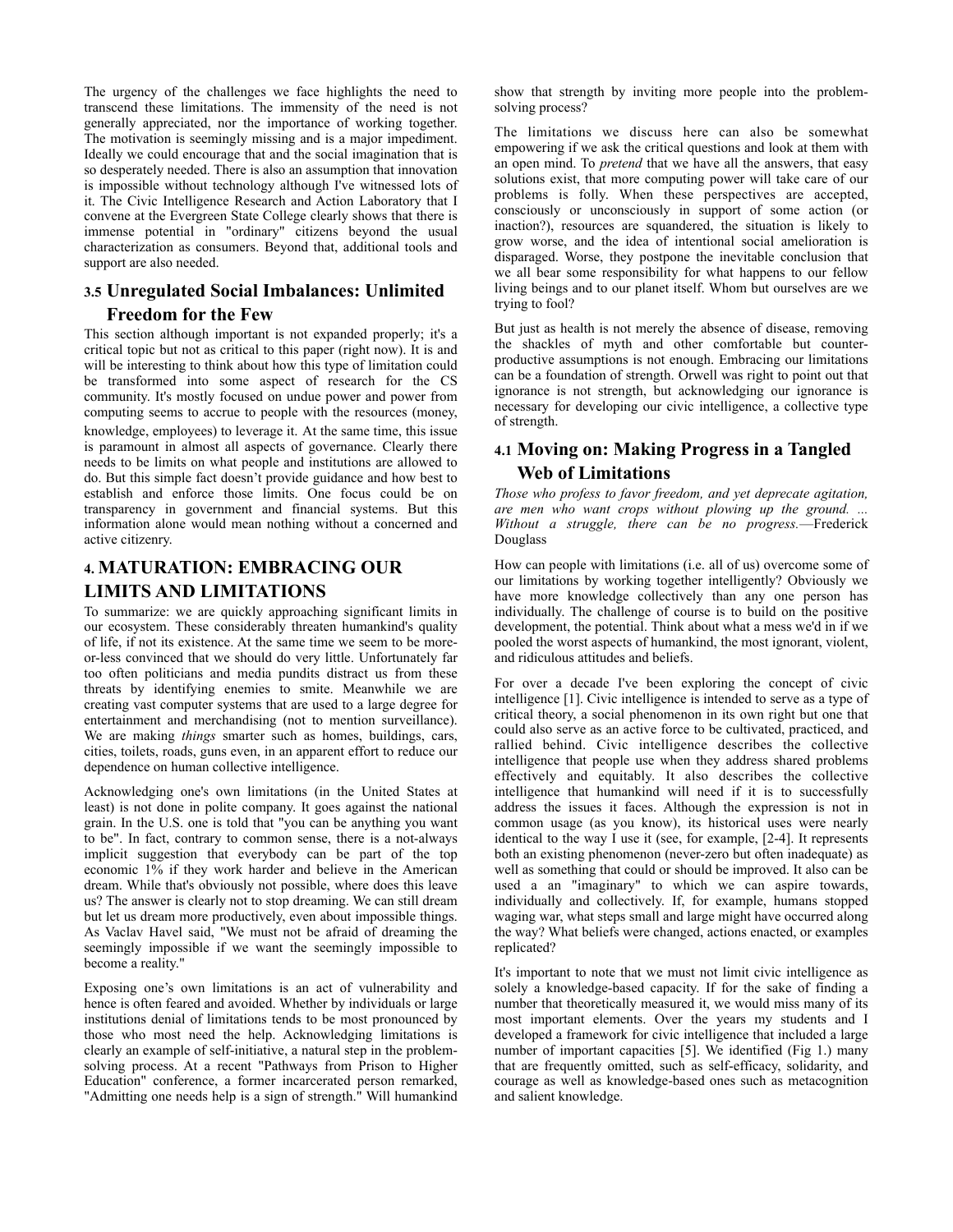

Figure 1. Capacities of Civic Intelligence

The civic intelligence orientation helps to raise questions about current trajectories and ideas for new ones. Intelligence, generally speaking, is what is needed. It can help us to identify what resources need to be marshaled and when, where, and how they would be employed to address one or more issues, to pursue one or more goals. Inherent in this conceptualization is that the intelligence that is necessary must be equal to the task before it. In some ways it must be a reflection of the problem / situation. As things are very complex, so must our approach. Hence we pose questions including the following: What sorts of issues do we face today? What approaches and resources would be needed? What roles could "ordinary" people assume (given the limitations of government and business) and what roles could people in positions of more knowledge, resources, authority, and power play? And, finally, what sorts of things might we do to improve the development and deployment of the civic intelligence we need?

#### **4.2 The Computer Connection**

*We need Charles Dickens more than we need a computer specialist.* —Herbert Schiller

Just as mathematics is the handmaiden of the sciences, computing is the handmaiden of today's economic imperatives. The field of computing, probably more than any other, is at the forefront of economic forces, the enabler of money transfer, data harvesting, micro-targeting, real-time monitoring, sensors and sensor networks, "social physics," smart phones (and homes, buildings, cities, cars, and, even, guns), media empires, financial instruments, algorithmic traders, global investing, etc. etc. But if that weren't enough, it is also potentially at the heart of movements that could fundamentally alter some of the basic aspects of our life. At the same time it has the most potential to alter fundamental aspects of the brain, education, the body, human behavior, war, and even our perceptions of what is real.

In other words, the field of computing has the most potential for intentional and inadvertent manipulation of life on earth—for good or ill. The computer is the primary engine for projecting instrumental reason [6], the mistaken and dangerous idea that all problems can be solved using purely "rational" means. This approach removes people from the picture and reduces them to data or objects. It also takes its toll on the people who think in those terms, whose power of thought is kept down by this reductionistic and, ultimately, inhuman, perspective.

While the consequences of doing this or that in the computing field may result in a transfer of money or power to the people doing it or funding it or otherwise benefiting from the action, this is not in itself reason enough to not do it. It does, however, provide an ideal impetus for thought or critique. Maybe it's not actually the case that a "full-spectrum" computer scientist should exist who could explore and integrate the entire range of attention and influence of computing from theory on one end to broad social implications on the other. It clearly is asking too much for all computer scientists to be active and informed in the total dimensionality of the field. On the other hand, the entire range mentioned above should be well represented and integrated by practitioners in the field and by the discipline and institutions of computer science.

If we are to heed Joseph Weizenbaum's proviso (1976), that the "range of ones's responsibilities must be commensurate with the range of one's actions" then computer scientists would need to assume some responsibility for their actions, although the avenues to responsible behavior aren't necessarily well-marked or welltrodden. This is not to say that everything about computers and technology is bad, but it is critical to encourage the line of inquiry that realistically considers their potential drawbacks as well as the social and rhetorical forces that disparage this inquiry. Which of course is just another limitation that must be transcended.

#### **4.3 Roles for Educators and Researchers**

While social systems and institutions can change over time due to mutual adjustments without topdown direction (or explicit coordination) there is certainly no guarantee that the necessary changes will be made quickly enough to address emerging challenges nor that systems and institutions that change will be equitable or will have the requisite problem-solving capabilities that are needed. Governments, for example, could—and should be called in to help resolve social and environmental issues. The recent COPS21 climate change conference in Paris is an example of how that role is being assumed. But, at their best, national governments are unable on their own to solve the type of "wicked problems" [7] that we face today. Moreover, institutionally, their structure and mission don't necessarily inspire confidence. As Lindblom [8] points out, "Designed at a time in which "social problem solving" was not even in currency as a concept, the designers of the Constitution entertained no such idea as creating an institutional capacity for general problem solving." In fact, to make matters worse, the framers may have had something entirely different in mind: "Since in decades thereafter elites thought it advisable to present their designed constitutional order as a great accomplishment of democracy rather than as a superbly designed halfway house to democracy, American thought has ever since been unable to think clearly about the constitutional order."

Habermas [9] has delineated several key roles for intellectuals (such as educators and researchers) that would help them provide useful contributions to civic intelligence through their maintenance of an "early warning system." Particularly he identifies five "unheroic virtues" that, however unheroic they may be, constitute critical tendencies that need to apply to intellectuals and others (activists, artists and journalists, for example) but that could be more prevalent even among the world's citizens:

- "a mistrustful sensitivity to damage to the normative infrastructure of the polity;
- the anxious anticipation of threats to the mental resources of the shared political form of life;
- the sense for what is lacking and 'could be otherwise';
- a spark of imagination in conceiving of alternatives;